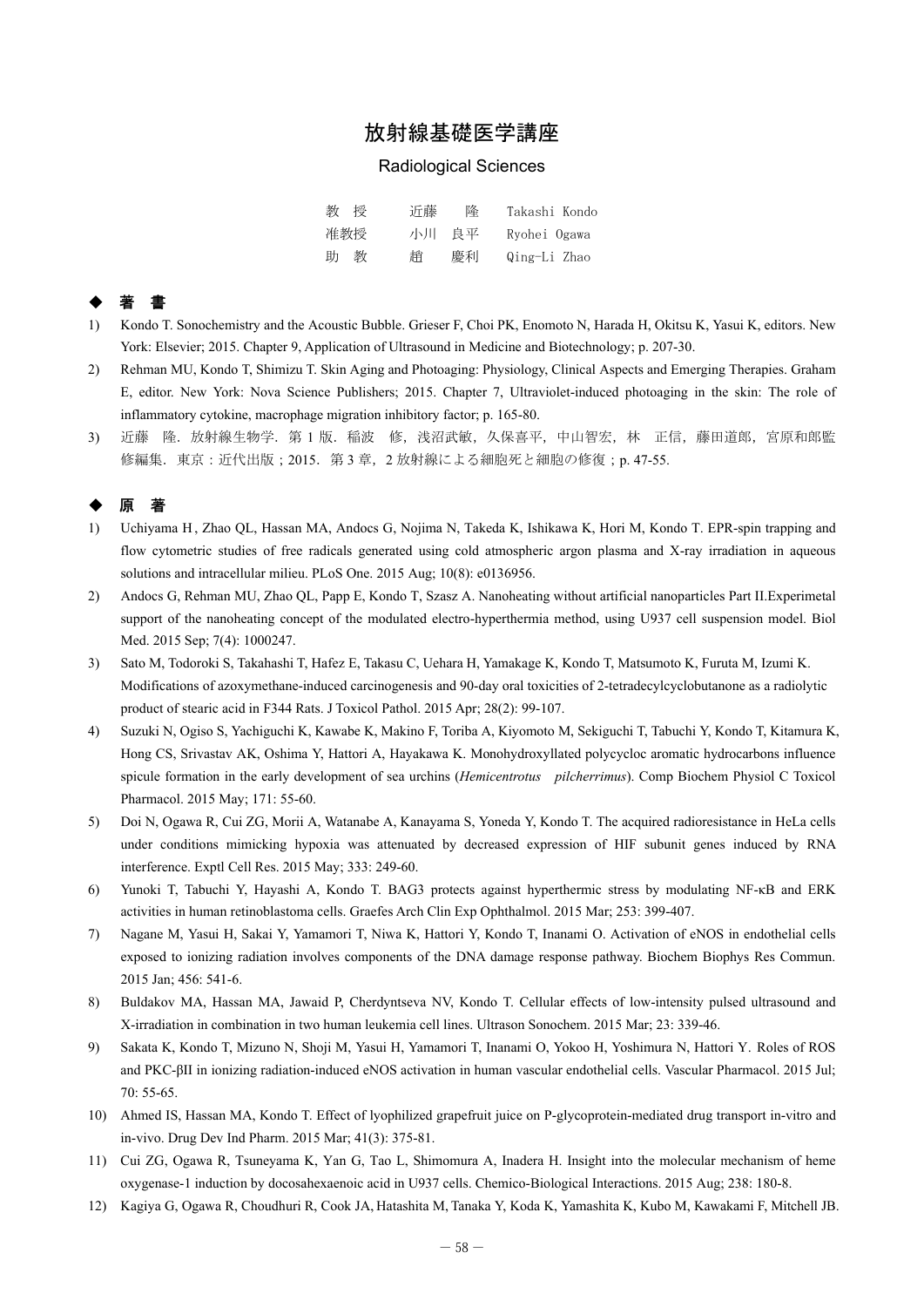Selective enhancement of hypoxic cell killing by tempol-regulated suicide gene expression. Oncol Rep. 2015 Aug; 34(2): 1065-73.

13) Ogawa R, Watanabe A, Morii A. Ultrasound up-regulates expression of the heme oxygenase 1 gene in the endothelial cells. J Med Ultrason. 2015 Oct; 42: 467-75.

### ◆ 総 説

- 1) Ahmed K, Tabuchi Y, Kondo T. Hyperthermia: an effective strategy to induce apoptosis in cancer cells. Apoptosis. 2015 Nov; 20(11): 1411-9.
- 2) 内山英史,近藤 隆. 非揮発性溶質を含む水溶液におけるフリーラジカル生成に関する超音波照射とプラズマ照射 の比較. 超音波 TECHNO. 2015 May ; 27(3): 53-6.
- 3) 柚木達也,田渕圭章,林 篤志,近藤 隆. BAG3 を標的としたがん温熱療法の可能性. 放射線生物研究. 2015 Mar;  $50(1): 54-66.$
- 4) 近藤 隆,小川良平,趙 慶利,田渕圭章.画像診断と治療の融合 超音波の生体作用と医学応用-最近の超音波の 生物作用と分子治療への展開-. Bio Clin. 2015 Feb; 30(2): 135-9.
- 5) 小川良平,森井章裕,渡辺明彦,近藤 隆.実験講座 臨床応用を目指した超音波遺伝子導入の検討. Surg Fronti.2015 Mar; 22(1): 73-7.
- 6) 近藤 隆.物理学的ストレスによる生物作用と治療応用-活性酸素の役割を考える-.福岡医誌.2015 Sep;106(9): 247-53.

#### ◆ 学会報告

- 1) Uchiyama H, Zhao QL, Andocs G, Nojima N, Takeda K, Ishikawa K, Hori M, Kondo T. ESR-Spin trapping and flow cytometric studies of free radicals generated by cold atmospheric argon plasma in aqueous solutions and intracellular milieu. The Second International Workshop on Plasma for Cancer Treatment; 2015 Mar 16-17; Nagoya.
- 2) Tabuchi Y, Uchiyama H, Andocs G, Nojima N, Yunoki T, Takeda K, Ishikawa K, Hori M, Kondo T. Effects of N2 on cell killing and changes of gene expression induced by air-cold atmospheric pressure plasma in human lymphoma U937 cells. The Second International Workshop on Plasma for Cancer Treatment; 2015 Mar 16-17; Nagoya.
- 3) Andocs G, Kondo T, Rehman MU, Papp E, Vancsik T, Szasz O. Nanoheating with natural protein-nanoclusters (membrane rafts). The 32nd Annual Meeting of the Society for Thermal Medicine; 2015 Apr 14-17; Orland.
- 4) Rehman MU, Jawaid P, Zhao QL, Narita K, Katoh T, Shimizu T, Kondo T. Spiruchostatin-B, potent histone deacetylase inhibitor enhances radio-sensitivity in human leukemia cells by Fas-mitochondria pathway. The 15th International Congress of Radiation Research; 2015 May 25-29; Kyoto.
- 5) Zhao QL, Rehman MU, Igarashi Y, Kondo T. The lysolipin I enhances radiation-induced apoptosis. The 15th International Congress of Radiation Research; 2015 May 25-29; Kyoto.
- 6) Jawaid P, Rehman MU, Zhao QL, Li P, Miyamoto Y, Kondo T. Dual effects of platinum nano-particles on cell death induced by X-irradiation and ultrasound in human lymphoma U937 cells. The 15<sup>th</sup> International Congress of Radiation Research; 2015 May 25-29; Kyoto.
- 7) Li P, Zhao QL, Wu LH, Jawaid P, Jiao YF, Kadowaki M, Kondo T. Radio-protective effects of isofraxidin via inhibiting of ROS/mitochondria-mediated apoptotic pathway in human leukemia cell lines. The 15th International Congress of Radiation Research; 2015 May 25-29; Kyoto.
- 8) Furusawa Y, Zhao QL, Hattori Y, Tabuchi Y, Ogawa R, Nomura T, Kondo T. Comprehensive and computational analysis of gene responsive to X-irradiation in human umbilical vein endothelial cells. The 15<sup>th</sup> International Congress of Radiation Research; 2015 May 25 -29; Kyoto.
- 9) Ogawa R, Morii A, Watanabe A, Cui ZG, Kagiya G, Yoshimura N, Kondo T. Development of radiation responsive promoters for radiogenetic therapy. The 15<sup>th</sup> International Congress of Radiation Research; 2015 May 25-29; Kyoto.
- 10) Yunoki T, Tabuchi Y, Hayashi A, Kondo T. Enhancement of hyperthermia-induced apoptosis by silencing BAG3 plus inhibitor of the JNK pathway in oral squamous cell carcinoma cells. The 15th International Congress of Radiation Research; 2015 May 25-29; Kyoto.
- 11) Sakata K, Mizuno N, Kondo T, Yoshimura N, Hattori Y. The mechanisms underlying irradiation-induced eNOS activation in human vascular endothelial cells. The 15<sup>th</sup> International Congress of Radiation Research; 2015 May 25-29; Kyoto.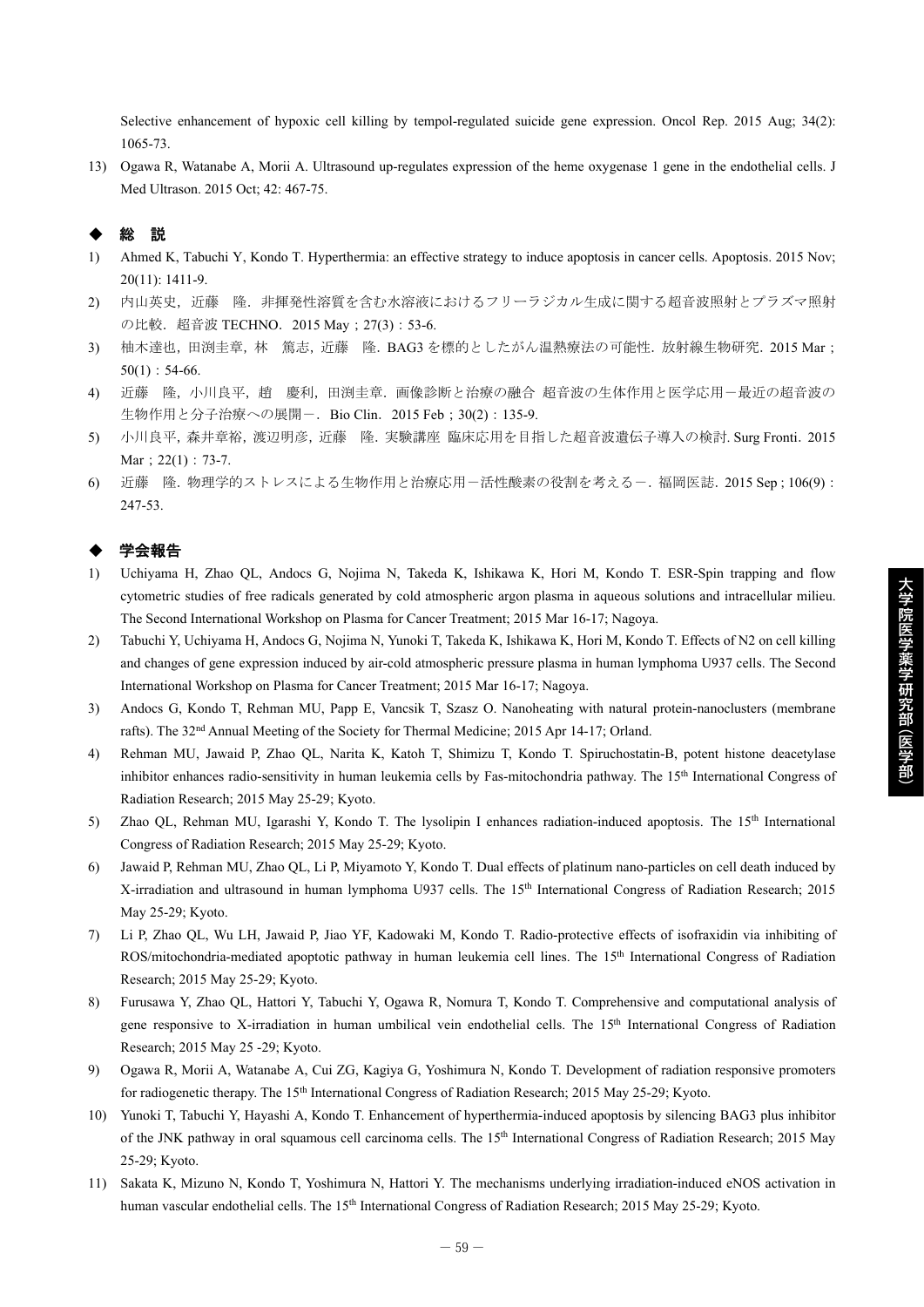- 12) Andocs G, Rehman MU, Zhao QL, Tabuchi Y, Kondo T. Comparative study of bioeffects by radiofrequency heating and conventional heat treatment. The 15th International Congress of Radiation Research; 2015 May 25-29; Kyoto.
- 13) Shoji M, Hara M, Aso T, Ogiwara K, Kato Y, Yoshimura T, Furusawa T, Kondo T. Role of high atomic number cocktail components in the measurement of 125I pulse-height spectrum by LSC. The 15th International Congress of Radiation Research; 2015 May 25-29; Kyoto.
- 14) Uchiyama H, Zhao QL, Nojima N, Andocs G, Takeda K, Ishikawa K, Hori M, Kondo T. The comparison of free radical generation by X-rays and cold atmospheric pressure plasma in aqueous solutions. The 15th International Congress of Radiation Research; 2015 May 25-29; Kyoto.
- 15) Yoshimura N, Ogawa R, Morii A, Watanabe A, Rehman MU, Kondo T. Development of a radiation controlled shRNA expression system. The 15th International Congress of Radiation Research; 2015 May 25-29; Kyoto.
- 16) Tabuchi Y, Yunoki T, Kondo T. Genes responsive to hyperthermia in cancer cells. The 15th International Congress of Radiation Research; 2015 May 25-29; Kyoto.
- 17) Kagiya G, Ogawa R, Hatashita M, Tanaka Y, Yamashita K, Nakamura M, Ishii A, Sejimo Y. Development of non-invasive real-time imaging system of hypoxic cell apoptosis. The 15<sup>th</sup> International Congress of Radiation Research; 2015 May 25-29; Kyoto.
- 18) Andocs G, Rehman MU, Zhao QL, Tabuchi Y, Kondo T. Comparative study of bioeffects by oncothermia and conventional heat treatment. 33rd Conference of the International Clinical Hyperthermia Society; 2015 Jul 10-12; Nidda, Germany.
- 19) 趙 慶利, Rehman MU, 五十嵐康弘, 近藤 隆. 微生物産物 Lysolipin I による放射線アポトーシスの増感. 第 17 回 癌治療増感研究シンポジウム;2015 Feb 6-7;奈良.
- 20) Li P, Zhao QL, Wu LH, Jawaid P, Jiao YF, Kadowaki M, Kondo T. Dual effects of isofraxidin on physical stresses-induced apoptosis in U937 cells. 第 17 回癌治療増感研究シンポジウム;2015 Feb 6-7;奈良.
- 21) Rehman MU, Jawaid P, Zhao QL, Narita K, Katoh T, Shimizu T, Kondo T. Therapeutic potential of novel histone deacetylase inhibitors, spiruchostatin A and B in cancer eradication and sensitization. 第 17 回癌治療増感研究シンポジウム;2015 Feb 6-7;奈良.
- 22) Jawaid P, Rehman MU, Li P, Qing-Li Zhao QL, Miyamoto Y, Shimizu T, Kondo T. Platinum nano-particles protect X-irradiation induced apoptosis in human lymphoma U937 cells by scavenging of reactive oxygen species. 第 17 回癌治療増 感研究シンポジウム;2015 Feb 6-7;奈良.
- 23) 近藤 隆.超音波誘発細胞死に与える白金ナノ粒子の影響.日本超音波医学会平成 26 年度第 4 回分子診断治療研究 会;2015 Mar 7;福岡.
- 24) 近藤 隆.超音波の生体作用と治療応用-細胞死から遺伝子応答まで-.第 34 回脳神経超音波学会総会シンポジウ ム「脳神経超音波への超音波治療応用の進歩」;2015 Jun 6;京都.
- 25) 鈴木信雄,矢野幸子,大森克徳,北村敬一郎,清水宣明,西内 巧,染井正徳,関口俊男,渡辺良成,池亀美華, 近藤 隆,田渕圭章,鈴木 徹,遠藤雅人,竹内俊郎,江尻貞一,三島弘幸,嶋津 徹,関あずさ,舟橋久幸,高 垣裕子,笠原春夫,永瀬 睦,田谷敏貴,長野慎太郎,宮下知之,服部淳彦.宇宙実験を基盤にした骨疾患の治療 薬の開発. 第 15 回宇宙科学シンポジウム; 2015 Jun 6-7; 相模原.
- 26) 鈴木信雄,矢野幸子,大森克徳,北村敬一郎,清水宣明,西内 巧,染井正徳,関口俊男,渡辺良成,池亀美華, 近藤 隆,田渕圭章,鈴木 徹,遠藤雅人,竹内俊郎,江尻貞一,三島弘幸,嶋津 徹,関あずさ,舟橋久幸,高 垣裕子,笠原春夫,永瀬 睦,田谷敏貴,長野慎太郎,宮下知之,服部淳彦. 魚類のウロコを用いた宇宙生物学的 研究:キンギョのウロコ及び骨疾患モデルラットの骨代謝に対するブロモメラトニンの新規作用.第 29 回宇宙環境 利用シンポジウム;2015 Jun 25-26;相模原.
- 27) 内山英史,能島信行,趙 慶利,近藤 隆. 大口径大気圧非平衡プラズマ発生装置の開発と性能評価. 新学術領域 研究「プラズマ医療科学の創成」+「統合的神経機能の制御を標的とした糖鎖の作動原理解明」合同公開シンポジ ウム「新学術の最前線~プラズマと生物と医療の協奏曲~」;2015 Aug 5;名古屋.
- 28) 近藤 隆.超音波と大気圧プラズマによるナノ粒子併用生物効果の比較研究.日本超音波医学会平成 27 年度第 1 回 分子診断治療研究会;2015 Aug 7;札幌.
- 29) 近藤 隆.電磁波の温度非依存性効果を利用したがん治療.シンポジウム 1、ハイパーサーミアにおける基礎研究: 現状と将来への展望. 日本ハイパーサーミア学会第 32 回大会;2015 Sep 4-5;大阪.
- 30) Andocs G, Rehman MU, 趙 慶利, 田渕圭章, 近藤 隆. 浮遊 U937 細胞を用いたオンコサーミアとハイパーサー ミアの生物効果の比較. シンポジウム 1、ハイパーサーミアにおける基礎研究:現状と将来への展望. 日本ハイパ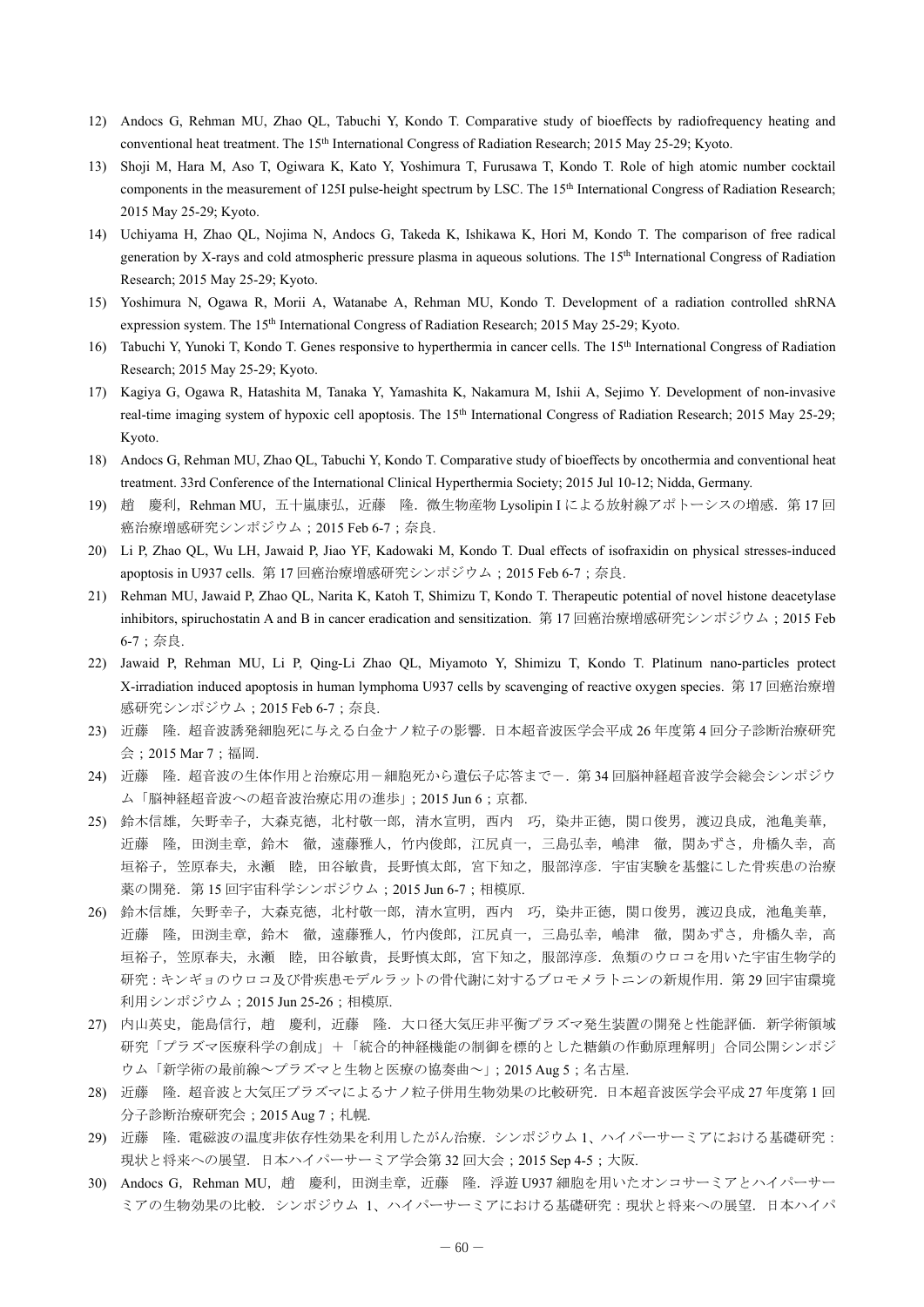ーサーミア学会第 32 回大会;2015 Sep 4-5;大阪.

- 31) 古澤之裕,飯泉天志,李 鵬,趙 慶利,田渕圭章,近藤 隆. 温熱による DNA 損傷応答と熱耐性. 日本ハイパー サーミア学会第 32 回大会;2015 Sep 4-5;大阪.
- 32) 盛田結香,柚木達也,林 篤志,近藤 隆,田渕圭章.ヒト口腔扁平上皮がん細胞において polo-like kinase 1 の抑制 はハイパーサーミアの感受性を増感する. 日本ハイパーサーミア学会第32回大会;2015 Sep 4-5;大阪.
- 33) Jawaid P, Rehman MU, Zhao QL, Li P, Narita K, Katoh T, Kondo T. Histone deacetylase inhibitor Romidepsin (FK228) sensitizes hyperthermia induced apoptosis.日本ハイパーサーミア学会第 32 回大会;2015 Sep 4-5;大阪.
- 34) Li P, Zhao QL, Jawaid P, Rehman MU, Sakurai H, Kondo T. TAK1inhibitor 5Z-7-oxozeaenol enhanced hyperthermia-induced apoptosis in Molt-4 cells. 日本ハイパーサーミア学会第 32 回大会;2015 Sep 4-5;大阪.
- 35) Zhao QL, Rehman MU, Igarashi Y, Kondo T. Enhancement of hyperthermia-induced apoptosis by a novel antitumor antibiotics, BU-4664L. 日本ハイパーサーミア学会第 32 回大会;2015 Sep 4-5;大阪.
- 36) Rehman MU. Enhancement of hyperthermia-induced apoptosis by cold atmospheric helium plasm.日本ハイパーサーミア学 会第 32 回大会;2015 Sep 4-5;大阪.
- 37) Andocs G, Okamoto Y, Vancsik T, Kiss E, Papp E, Szasz O. Effects of the amplitude modulation of the RF signal in oncothermia treatment in C26 allograft tumor model. 日本ハイパーサーミア学会第 32 回大会;2015 Sep 4-5;大阪.
- 38) Andocs G. The Oncothermia method: Special effects of the cell membrane targeted hyperthermia and its immunological consequences. ランチョンセミナー2. 日本ハイパーサーミア学会第 32 回大会;2015 Sep 4-5;大阪.
- 39) 近藤 降, 内山英史, 趙 慶利, 田淵丰章, 竹田圭吾, 石川健治, 堀 勝, 大気圧プラズマによる活性酸素生成と 細胞応答.第 76 回応用物理学会秋季学術講演会 S9 プラズマ医療科学の最前線;2015 Sep 13-16;名古屋.(招待講 演)
- 40) 倉家尚之,田中宏昌,石川健治,中村香江,梶山広明,吉川史隆,近藤 隆,水野正明,竹田圭吾,近藤博基,関 根 誠,堀 勝. Plasma-Activated Medium (PAM)内酸窒化活性化機構. 第 76 回応用物理学会秋季学術講演会; 2015 Sep 13-16;名古屋.
- 41) 伊藤博子,趙 慶利,近藤 隆,上原 隆,川田秀樹,鈴木道雄,倉知正佳.抗精神病薬の抗酸化活性-細胞内外 の活性酸素消去能および放射線誘発アポトーシス抑制効果についてー. 第 45 回日本神経精神薬理学会・第 37 回日 本生物学的精神医学会合同年会;2015 Sep 24-26;東京.
- 42) 近藤 隆. 物理的治療因子の整形外科治療への応用ー放射線、温熱、超音波そしてプラズマー. 第30回日本整形外 科学会基礎学術集会;2015 Oct 22-23;富山.(招待講演)
- 43) 近藤 隆. Perspective, from classical radiation biology to radiation therapy: future application and role of nanotechnology in radiation therapy. ワークショップ 2 高精度放射線治療における放射線生物学の新展開. 日本放射線腫瘍学会第 28 回 学術大会;2015 Nov 19-21;前橋.
- 44) 田渕圭章,鈴木信雄,近藤 隆. MC3T3-E1 前骨芽細胞様細胞における低出力パルス超音波の遺伝子応答. 第14回 日本超音波治療研究会;2015 Nov 28;高知.
- 45) 近藤 隆. プラズマ照射とハイパーサーミア併用によるアポトーシスの増強. 第4回プラズマ医療科学の創成研究 会;2015 Oct 31-Nov 1;神戸.
- 46) 半本泰三,田渕圭章,近藤 隆,北村敬一郎,関口俊男,高垣裕子,服部淳彦,鈴木信雄.低出力超音波パルスの 破骨細胞に対する作用. 平成 27 年度動物学会中部支部大会;2015 Nov 28-29;津.

#### その他

- 1) 近藤 降. 物理的ストレスによる活性酸素の役割を考える一特に大気圧プラズマの生物・化学作用について一第20 回医工連携ゼミ. 新学術領域研究「プラズマ医療科学の創成」A03 班; 2015 Mar 6;福岡.
- 2) 近藤 隆.放射線の生物作用-コミック誌からの話題.放射線と環境・食の安全シンポジウム;2015 Mar 14;東京.
- 3) 近藤 隆.プラズマによるゲノム生物学の確立と治療への展開.平成 26 年度第 4 回新学術領域研究「プラズマ医療 科学の創成」全体会議.2015 Mar 21-22;名古屋.
- 4) 近藤 降. 物理的ストレスによる活性酸素の役割を考える一特に大気圧プラズマの生物・化学作用についてー.大 阪大学大学院工学研究科アトミックデザイン研究センターセミナー;2015 Apr 23;吹田.
- 5) 近藤 隆.物理的ストレスによる活性酸素の役割を考える-放射線、温熱、超音波、プラズマの治療応用基礎科学. 徳島大学大学院 STS 研究部フロンティア研究センター講演会;2015 Apr 24;徳島.
- 6) 近藤 隆.富山大学公開講座 暮らしの中の放射線-放射線を学ぶ-放射線の基礎、環境中の放射線、生物作用の基